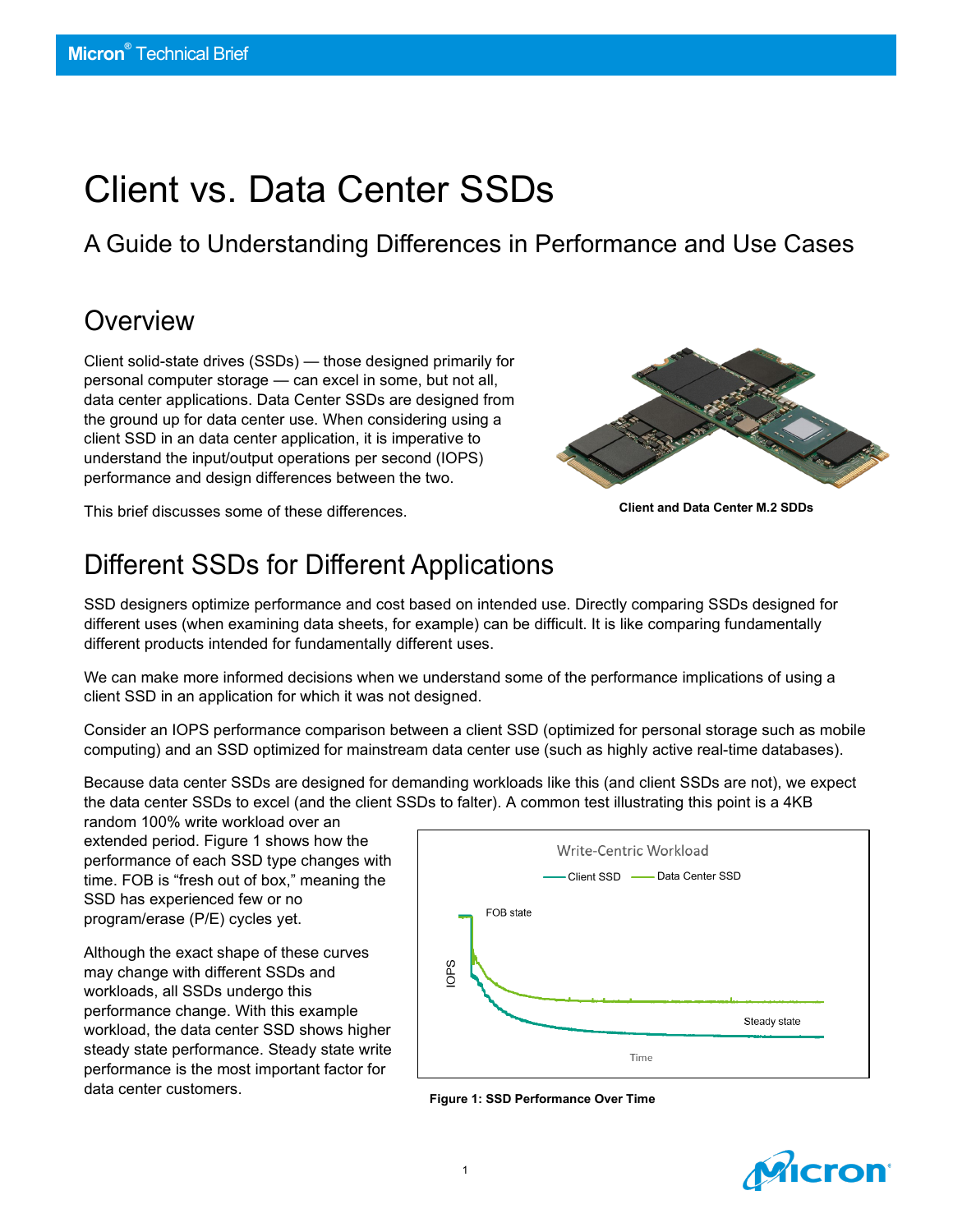It is important to note that the comparison in Figure 1 is only one aspect of drive performance. It is not a complete representation for all applications, uses or standard benchmarks. It illustrates that good performance is relative to the target application and use.

### Factors Affecting Write Performance: Understanding Over-Provisioning

Over-provisioning is additional media space on an SSD that does not contain user data. Every SSD has some level of over-provisioning.

Figure 1 shows the 4K random write performance of a client and an data center SSD over time. The data center SSD has considerably more over-



*Figure 3: Garbage Collection With 25% Over-Provisioning*

provisioning. That additional media space plays a critical role in steady state random write performance.

This section explains why.

#### Introduction to Garbage Collection

When 3D NAND media (the media used in SSDs) has been written, the media must be erased before it can be rewritten. This is different from hard disk drives (HDDs). HDDs use "write in place" media. If the HDD media already contains data, we can overwrite the data in a single step. NAND takes two steps (erase and write).

NAND is organized by pages (the smallest portion that can be written) and blocks (the smallest portion that can be erased). Blocks contain many pages (the exact number depends on the NAND design). When we want to erase a NAND page so we can write new data to it, we cannot erase just that page — we have to erase an entire block. If the block has some data we want to keep, we have to move that data by writing it somewhere else on our SSD before we erase the block.

A process known as garbage collection accomplishes this in two steps. The first step identifies the data we want to keep and moves it to a free location on the SSD. Once complete, the second step erases the block to produce pages to which we can write new data.

The example in Figure 2 helps illustrate garbage collection on a hypothetical client SSD. This example contains 256 NAND pages, shown as squares (real SSDs have far more pages), and each column of cells represents a block. The green squares represent pages with data we want to keep. The black squares are pages that are ready to receive new data. The blue cells are pages with data that we need to keep but that we also need to move to erase the block.

This client SSD contains about 7% over-provisioning.

In this example, the SSD must move the data in the blue cells before it erases the block (column). Note that there are not many areas into which the data can be moved (black cells). This is due to limited overprovisioning.



*Figure 2: Garbage Collection With 7% Over-Provisioning*

Figure 3 shows a similar example but with an SSD that has 25% over-provisioning. As before, this SSD must first copy the data we want to keep into new pages so it can erase the block.

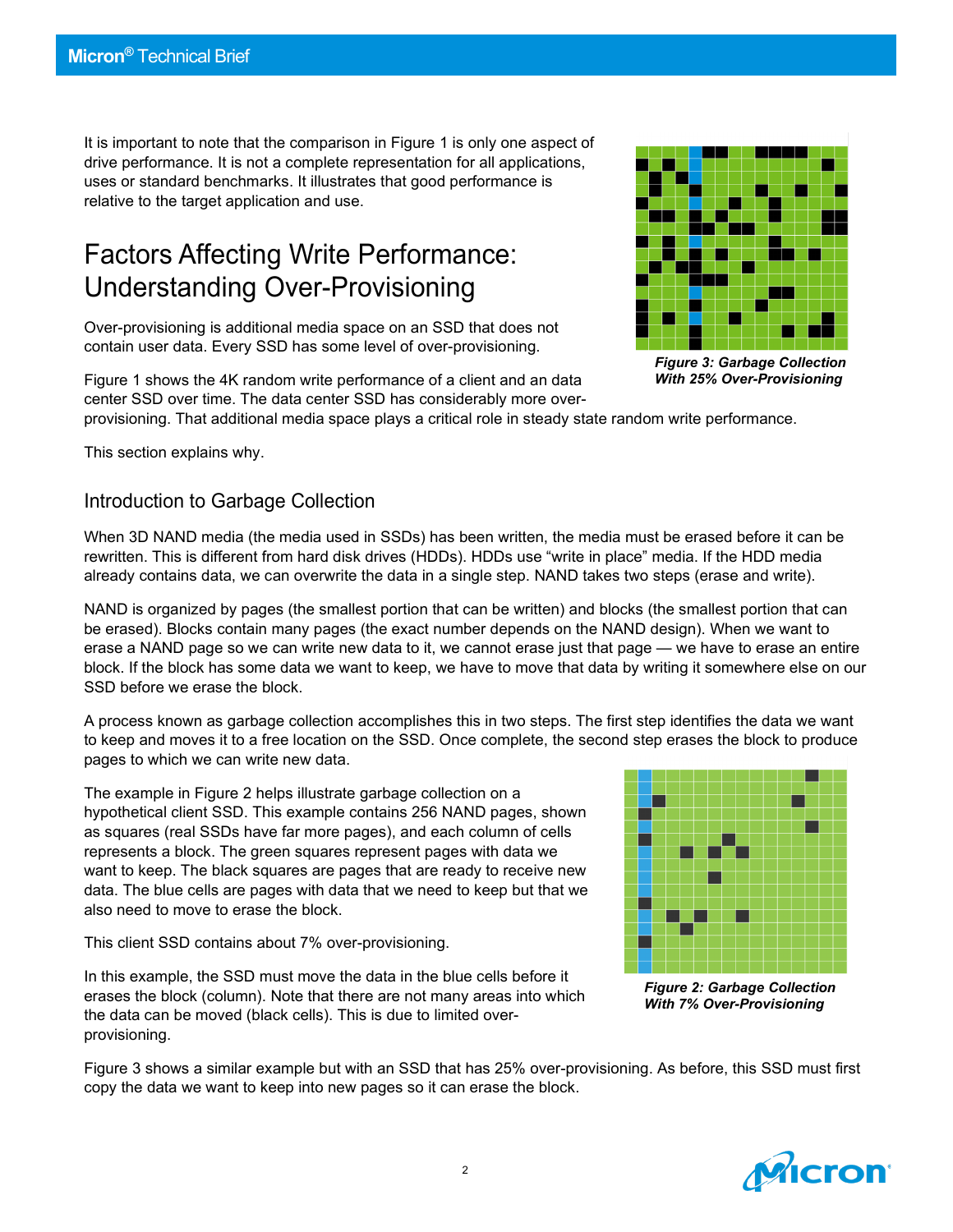Note that the amount of over-provisioning affects the amount of data that must be moved for the SSD to erase the block.

In the 25% effective over-provisioning example, the SSD has to move fewer pages before erasing the block. There are also far more areas into which the data can be moved (black cells). This enables better optimization, making garbage collection more efficient.

The 25% over-provisioning example improves SSD write performance for two reasons:

- Fewer pages (with data we want to keep) need to be moved before a block is erased.
- More places to store the data that needs to be moved means better optimization and more efficient garbage collection.

#### Over-Provisioning and Random Workloads

SSD over-provisioning is calculated as a ratio and expressed as a percentage:

We can see the effect over-provisioning has on IOPS performance when we adjust over-provisioning on the same data center SSD, applying the same random workload iteratively.

Figure 4 shows how different over-provisioning levels can affect IOPS performance. In the example, we performed the same test on the same data center SSD containing the same firmware installed in the same system. We only varied the level of over-provisioning (OP).

For these tests:

Total media space Media space available for data storage

- We restored the SSD to FOB before we started each test and applied a small transfer, random, mixed IO workload.
- We started with the default capacity (blue) and then increased the over-provisioning using Micron's Flex Capacity feature to +17% (over default) and then +50% (over default).

Figure 4 shows the test results:

- Additional over-provisioning increases the IOPS performance at steady state.
- Write-Centric Workload: Enterprise SSD (w/additional over-provisioning) Standard OP - Std. +17% OP -Std. +50% OP **SdOI** Time

*Figure 4: Effects of Adding Over Provisioning*

• It does not affect IOPS performance at FOB.

The numbers may change based on the drive and workload tested. The relative results and overall principle remain the same: Increasing over-provisioning (even on a data center SSD) improves IOPS performance for workloads with a write component (mixed I/O).

Here is why: As the write amplification decreases, the random steady state performance improves.This is because of the improvements in garbage collection efficiency, as discussed in the previous section.

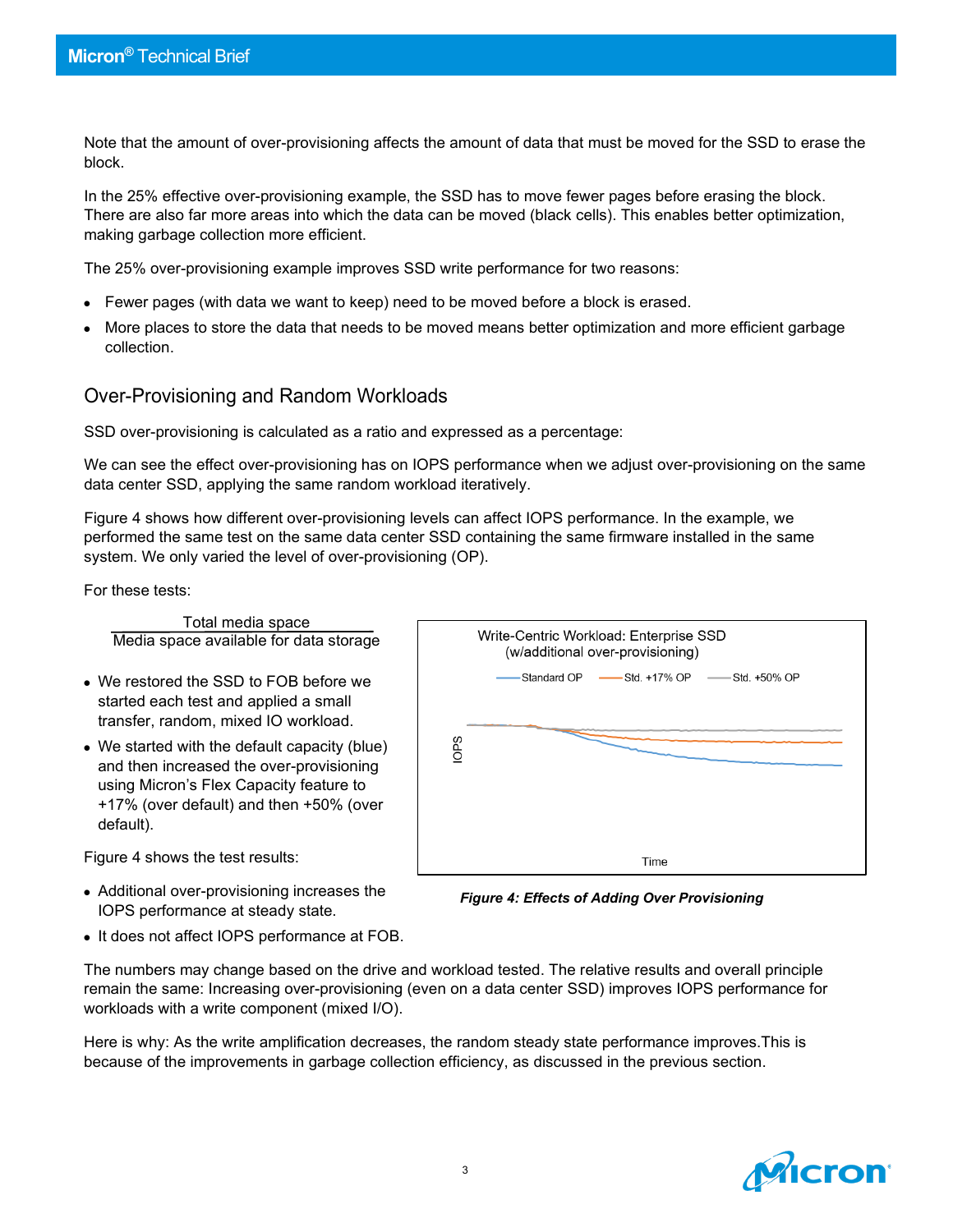#### Over-Provisioning and Sequential Workloads

Sequential workload IOPS performance is affected far less by changing over-provisioning levels than random workloads are. This is because sequential workloads place the data in a more orderly manner as they write it. Figure 5 illustrates this process. Using the same hypothetical example SSD, Figure 5 shows an example of data placed by a sequential workload. Because the data is more orderly (compared to random workload placement), garbage collection does not happen as frequently.

Client and data center SSDs typically show good sequential workload performance.



*Figure 5: Garbage Collection on a Sequential Workload*

### Write Buffering and Steady State Performance

Traditionally, write buffering has been used to increase instantaneous, or burst, I/O performance. Incoming write traffic is buffered into very fast storage (usually DRAM) and then migrated to slower, long-term storage (NAND). Because buffers are typically limited in size, they have not been regarded as a factor in steady state performance. Once the buffer fills, it brings no benefit. (To absorb an incoming write, we must drain data from the buffer into the NAND.)

For client and data center SSDs, the write buffer may improve steady state IOPS performance. This is because SSDs extensively use parallelism to improve IOPS performance. If we can increase parallelism, we increase IOPS performance.

One method for increasing parallelism is write accumulation. Write accumulation is a process by which several smaller write operations are combined into a larger write operation across multiple physical NAND die.

This process optimizes write operations: It enables the greatest amount of data to be written with the least amount of media busy time.

To take advantage of write accumulation, the SSD must have some form of write buffer in which to accumulate write commands.

Although client and data center SSDs can use this technique, the exact implementation may differ. Micron data center SSDs have stored energy to write all the data in a write accumulation buffer to NAND when the SSD loses power (due to sudden removal, for example). Without a power protection mechanism, this sudden power-loss may result in data risk.

Typical client SSDs do not have this capability. This is because, in conventional personal storage applications such as personal computing, this difference is inconsequential. (The SSD cannot be removed without powering the system down. If it is, the operating system also halts because it, too, is stored on the SSD.) One can disable the write buffer on client SSDs, but performance may be reduced.

### Power-Loss Protection

Client and data center SSDs both use nonvolatile NAND memory for long-term data storage. Different types of NAND store a different number of bits in each cell. Single-level cell NAND stores one bit per cell; multilevel cell

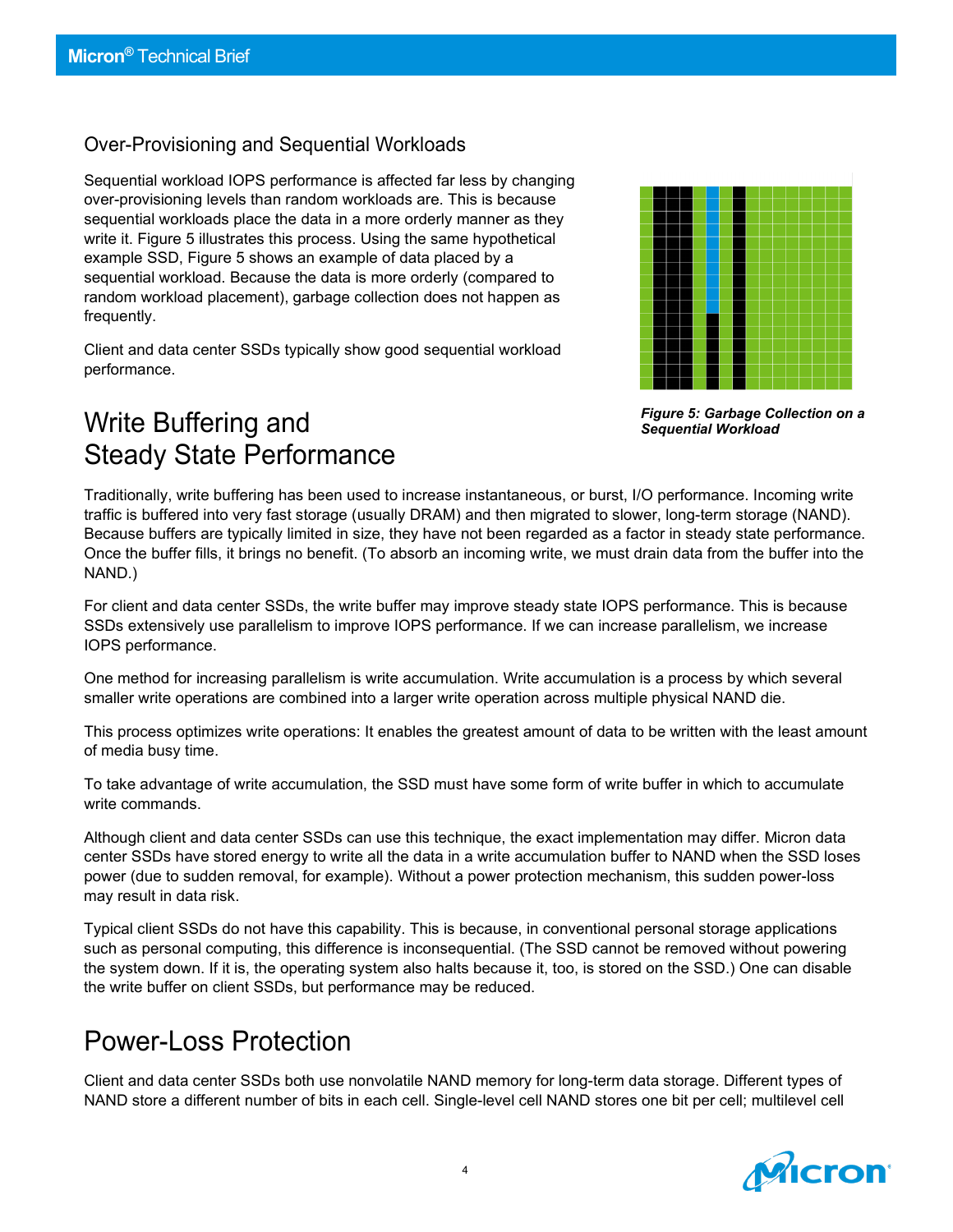(MLC), two bits per cell; triple-level cell (TLC), three bits per cell; and more recently, quad-level cell (QLC), four bits per cell. The more bits per cell, the higher the NAND (and drive) density.

MLC, TLC and QLC NAND have some limitations. For example, these devices can be vulnerable to data loss in the event of an unexpected power loss. [This white paper on micron.com](https://www.micron.com/%7E/media/documents/products/white-paper/ssd_power_loss_protection_white_paper_lo.pdf) discusses this phenomenon in detail.

Client and data center SSDs have different levels of power-loss protection (PLP). Client SSDs protect data at rest. Data center SSDs protect data at rest and data in flight. "Data at rest" is data that has been successfully written to the storage media. "Data in flight" refers to data that has been sent to and acknowledged by the SSD (but may not yet be committed to the media, such as data temporarily buffered in volatile memory) or any write that is in progress but not yet complete.

#### Client SSD Power-Loss Protection — Data at Rest

For typical client SSD use, data at rest protection is usually sufficient. Figure 6 shows client SSD PLP, extending to data already stored in the nonvolatile media (gray). Figure 7 shows data center PLP, which extends from the nonvolatile memory (as in client PLP) through the volatile memory to protect committed writes not yet stored in nonvolatile memory, as well as writes to nonvolatile memory already in process.



Data Center SSDs have extended PLP because data loss in the data center is more critical than in client computing. Client devices are typically single user, so while data loss is important, it affects only one user. In addition, the amount of unprotected data in flight is typically small, less than 2MB. Modern desktop applications are often able to compensate for this small risk by journaling the user's activity so that unsaved changes can be recovered in the event of an unexpected power loss.

#### Data Center SSD Power-Loss Protection — Data at Rest and Data in Flight

On the other hand, data center SSDs are often installed in platforms supporting hundreds of users and missioncritical systems. Data loss here potentially affects hundreds of users or more and can have greater consequence. With data center SSDs, is it essential to protect data at rest, like in client SSDs, but also data in flight. Any writes in progress must be completed, and any data buffered in volatile memory must be committed to the NAND device and protected.